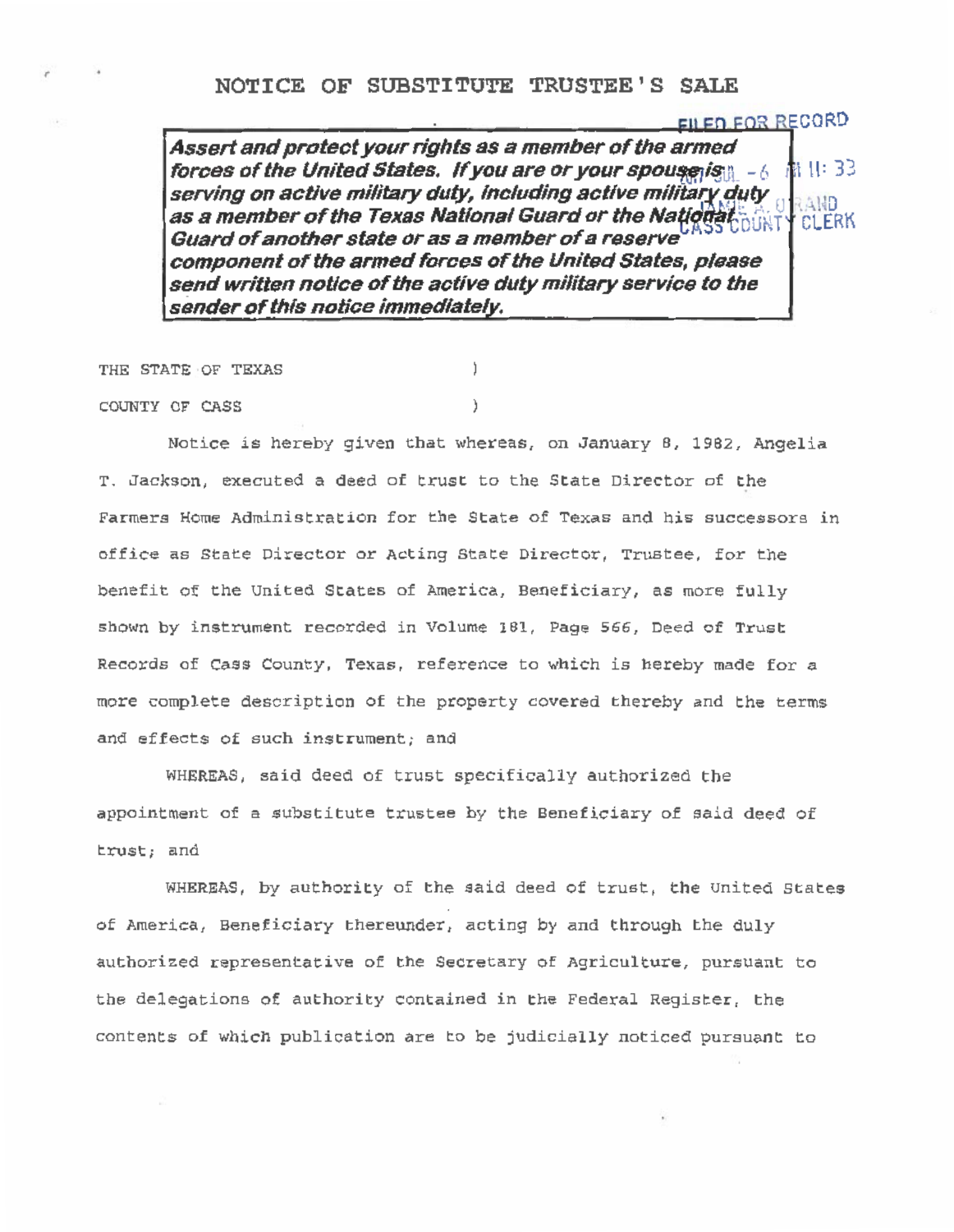Section 1507, Title 44, United States Code, did on  $5-\frac{1}{8}$ 20  $|$  , appoint the undersigned as Substitute Trustee; and

WHEREAS, default has occurred in the payment of the promissory note described in said deed of trust and in the covenants contained in said deed of trust; and

WHERSAS, the Beneficiary, the United States of America, acting by and through the duly authorized representative of the secretary of Agriculture, as aforesaid, has requested me to enforce this deed of trust ;

NOW, THEREFORE, I hereby give notice that after the due publication of this notice as required by said deed of trust and the law, I will sell at public vendue to the highest bidder or bidders, for cash, at the north entrance of the Cass County Courthouse located on Houston Street, in Linden, Cass county, Texas, in which county such property is situated, at 10:00 a.m., or within three hours thereafter, on the first Tuesday of August. being the 1st day of August 2017, the following land located in said county and more particularly described as follows:

All that certain Lot or parcel of land situated in the Jane Ritchie Survey, in Cass County, Texas, on the South side of Armstrong Street in the City of Atlanta, Texas, and being the West 20 feet of Lot 20 and all of lot 19 in Block 1 of the Mount of Blessings Addition to the city of Atlanta, Texas, as shown on the official Plat of said Addition in Volume 2, Page 65 of the Plat Records of Cass County, Texas.

## SUBJECT. HOWEVER. TO THE FOLLOWING:

1. Plat of Mount Blessings Addition to the City of Atlanta, Cass County, Texas, dated July 21, 1969, recorded in Volume 2, Page 65, Plat Records of Cass County, Texas.

2. Subject to Restrictions concerning lots of Mount Blessings Addition dated August 11, 1969, recorded in volume 515, Page 405, Deed Records of Cass county, Texas.

3. Unpaid ad valorem taxes.